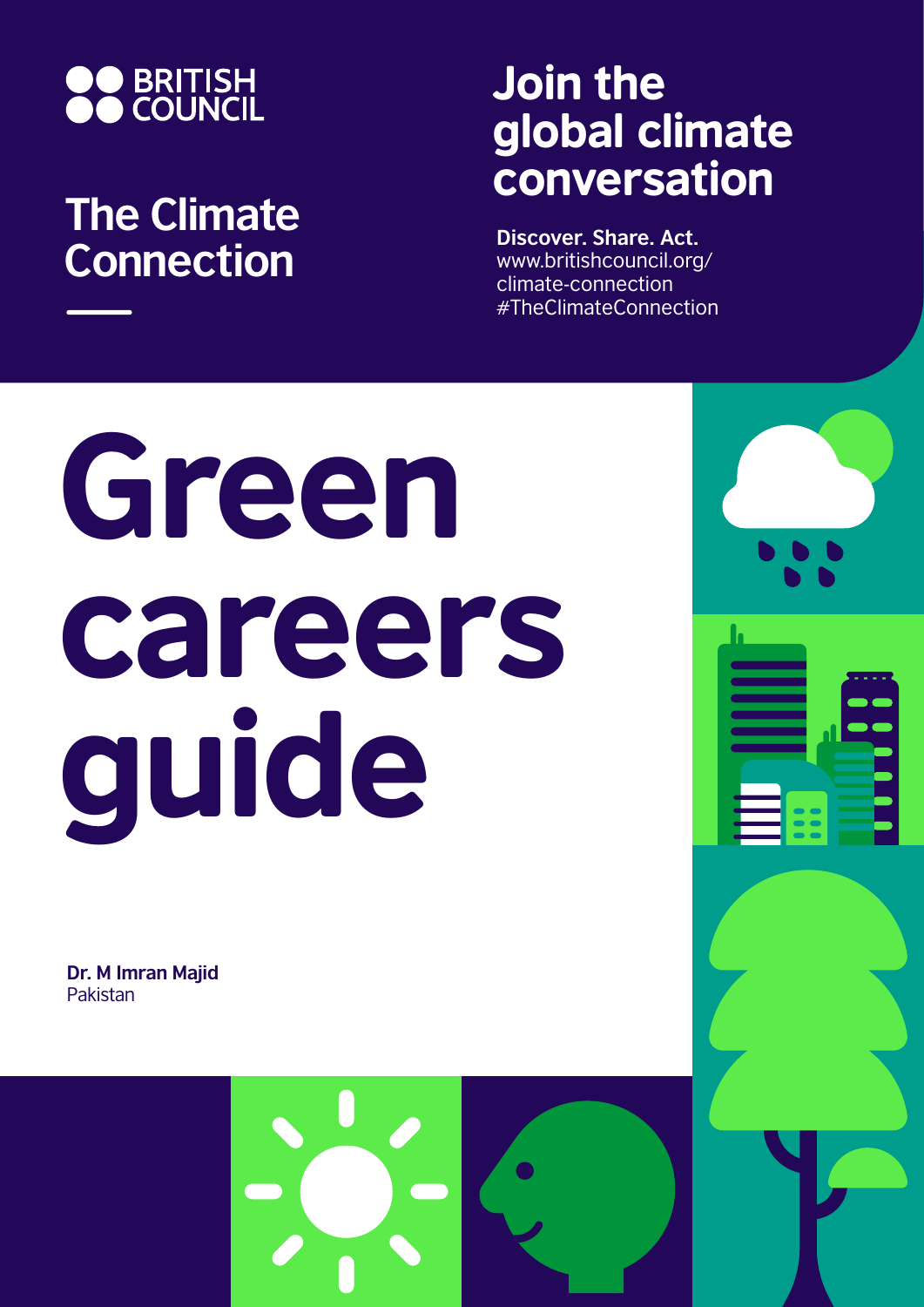## Dr. M Imran Majid Commonwealth PhD Scholar, 2006-10

Commonwealth Fellow 2017



### **My journey on the path of green energy**

**I studied Electrical Engineering during bachelor and space engineering during my Master studies at Space and Environment Campus, Kiruna, Sweden. I was inspired to pursue a career in electrical engineering with applications in satellite engineering. I pursued stratospheric balloon experiment, BEXUS II during Masters to ascertain near earth environmental anomalies. My first internship in Surrey Satellite Technology Limited, UK related to geo magnetic mapping of variable density sensors motivated me to pursue further research in analytical design of smart cities and I returned to University of Surrey in 2006 to pursue my Commonwealth funded PhD in Electronic Engineering in Information theoretic analysis of clustered cellular systems. I have cofounded and performed as Regional Coordinator, Asia Pacific SGAC, a UN NPO for promoting peaceful uses of space and youth. The experience was valuable in building my networking skills to liaise with international partners. This was useful in pursuing my research career path as PhD, and later as Head Optics Team, Space Flight Laboratory in Toronto, Canada.**

I have been recently involved in proposing for green building prototype and legislations, energy accountability and use of pico hydro power generation using movement of streams. I started as MS Thesis Coordinator and set up various initiatives including Industry Advisory Board, MS Thesis inductions, MS in Electrical Engineering program as well as Occupational Health and Safety in Engineering Labs as well as Maker Space. Currently I am Head of electrical engineering department at Institute of business Management, Karachi , Pakistan.

A prototype of a green building to save the energy being wasted in different project management endeavors in Karachi was discussed. A complete proto type was developed and further extension to the work is being implemented with the professor of NED University of Engineering and Technology. The provision under the new laws include preventing loss of heat, energy and lack of efficiency not only in terms of material selection but also in terms of occupancy, people density and other practical implications. Energy accountability of a utility was a similar project undertaken for K-Electric where more than 15 different energy theft techniques were identified and an ingenious method to prevent one of the most frequently used methods was described, proposed and presented at ICSIMA 2017. Some suggestions for the local government was also put in place.

#TheClimateConnection www.britishcouncil.org/climate-connection